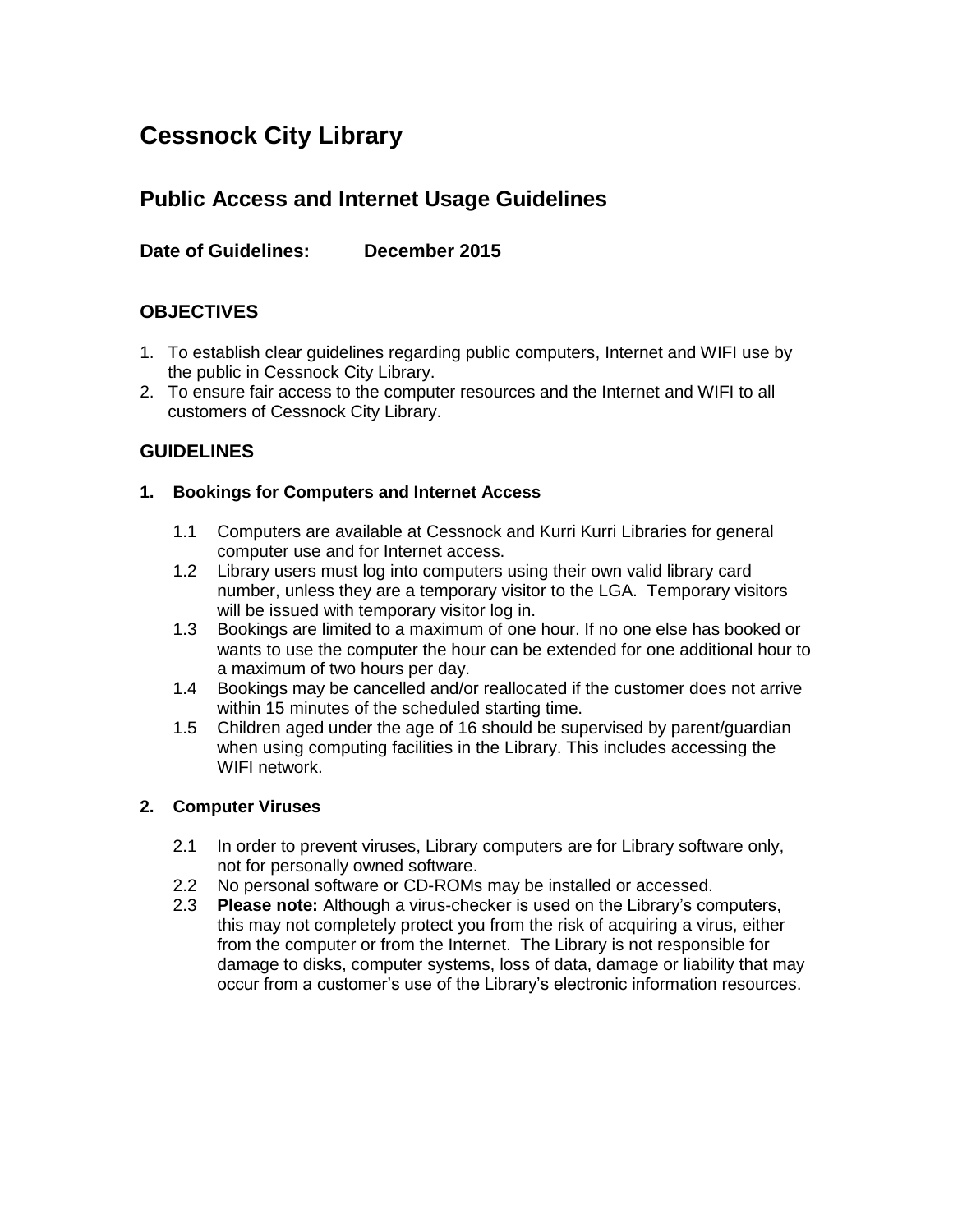#### **3. Saving Information**

3.1 Do not save any information to the computer's hard drive. This drive is cleared at the conclusion of each session and users' files will be erased automatically.

3.2 However if a user does save information to a hard drive it is the user's responsibility to delete the information by conclusion of session.

3.3 The Library does not take any responsibility for information which is accessed by a third party if a user fails to delete their information from the hard drives.

#### **Printing/Downloading**

4.1 You may print from the computers. All printing is paid for and collected using credit loaded onto library cards. Credit may be added at the Library's Customer Service desk.

#### **4. Computer Misuse**

- 5.1 Misuse of the computer or Internet access may result in loss of computer and other library privileges. Misuse of the computers includes, but is not limited to the following:
	- 5.1.1 Changing any configuration settings or files, eg browser settings
	- 5.1.2 Attempting to bypass security mechanisms and policies that have been implemented
	- 5.1.3 Removing, damaging or destroying computer hardware and/or peripheral equipment
	- 5.1.4 Using the Library's electronic information resources so as to exclude the use by other customers, ie monopolising one or more workstations
	- 5.1.5 Violating the privacy of other library users.

#### **5. Computer and Internet Training and general support**

- 6.1 Library staff will assist with basic instruction in the use of Library computers and Internet access. It is not the role of Library staff to offer detailed assistance or tuition. Each customer is ultimately responsible for conducting their own search.
- 6.2 Due to Library staff rostering trained staff with extensive computer skills may not be always available to assist you.

#### **6. Inappropriate/offensive material and illegal activity**

7.1 Some material accessed through the Internet may be considered offensive or inappropriate. Such material is not suitable for viewing, transmitting or downloading in a public library environment. Internet users are required to consider the views of others whilst using the Library's Internet or WIFI service. In particular, under no circumstances are the Library's internet facilities to be used to transmit or access pornographic or sexually explicit material, images, text or other such offensive material.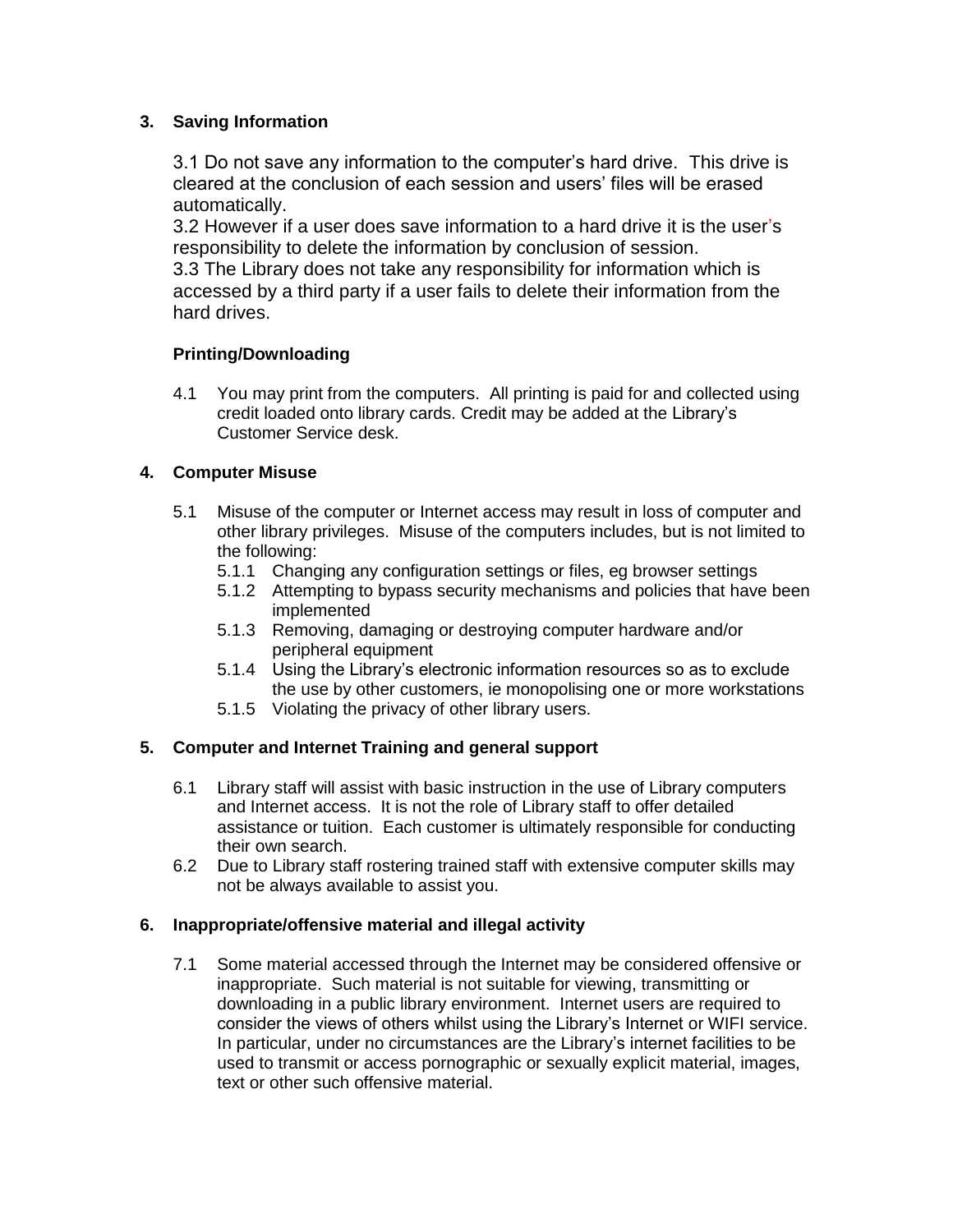- 7.2 Internet users access the Internet at their own discretion. The Library does not accept responsibility for any websites they may reach.
- 7.3 The Library has no control over the information accessed on the Internet and takes no responsibility for any inappropriate/offensive materials to which users may accidentally gain access.
- 7.4 Internet users are prohibited from using the Internet or WIFI for any illegal activity or placing any material on the Internet related to any illegal activity.
- 7.5 Internet users are prohibited from using the Library's Internet facilities to access such sites which may be prohibited by law.
- 7.6 Internet users are prohibited from transmitting any libellous material.
- 7.7 Internet users are prohibited from taking any action which may be considered to be harassment of any kind including bullying.
- 7.8 Internet users are prohibited from engaging in conduct that would be likely to be considered in breach of anti-discrimination legislation.
- 7.9 Internet users are prohibited from using profanity, obscenity, or other language which may be offensive to another user.
- 7.10 Internet users are prohibited from sending messages, images or files, access to which is restricted by legislation or regulation.
- 7.11 Internet users are prohibited from constructing electronic communication so it appears to be from someone else.
- 7.12 Internet users may not undertake any activity which may result in the transmission of viruses or programs which may harm another user's data or equipment.
- 7.13 Internet users must note that accessing certain inappropriate/offensive material constitutes a criminal offence.

#### **8. Filtering/Monitoring**

- 8.1 The Library does filter access to the Internet through the use of filtering software. However **Parents and guardians** of children aged under 16 **must**  assume responsibility for monitoring the use of the Internet or WIFI by their children.
- 8.2 The Library monitors all computer usage. Usage deemed by Library staff to be potentially illegal will be reported to the relevant authorities. This will include any information recorded by the Library which identifies the user.

#### **9. Security**

- 9.1 The Library advises against using the Library's Internet or WIFI service for purchasing, banking and other financial transactions. The security of any transactions performed on the Internet cannot be guaranteed.
- 9.2 The Library takes no responsibility for the accuracy, completeness, safety or security of any materials or transactions on the Internet or WIFI.
- 9.3 Computer users are reminded not to leave any personal items unattended whilst at computer and to take all belongings with them when leaving.

#### **10. Technical problems**

10.1 The Library does not accept responsibility for technical communication problems in accessing sites on the Internet which are beyond its control.